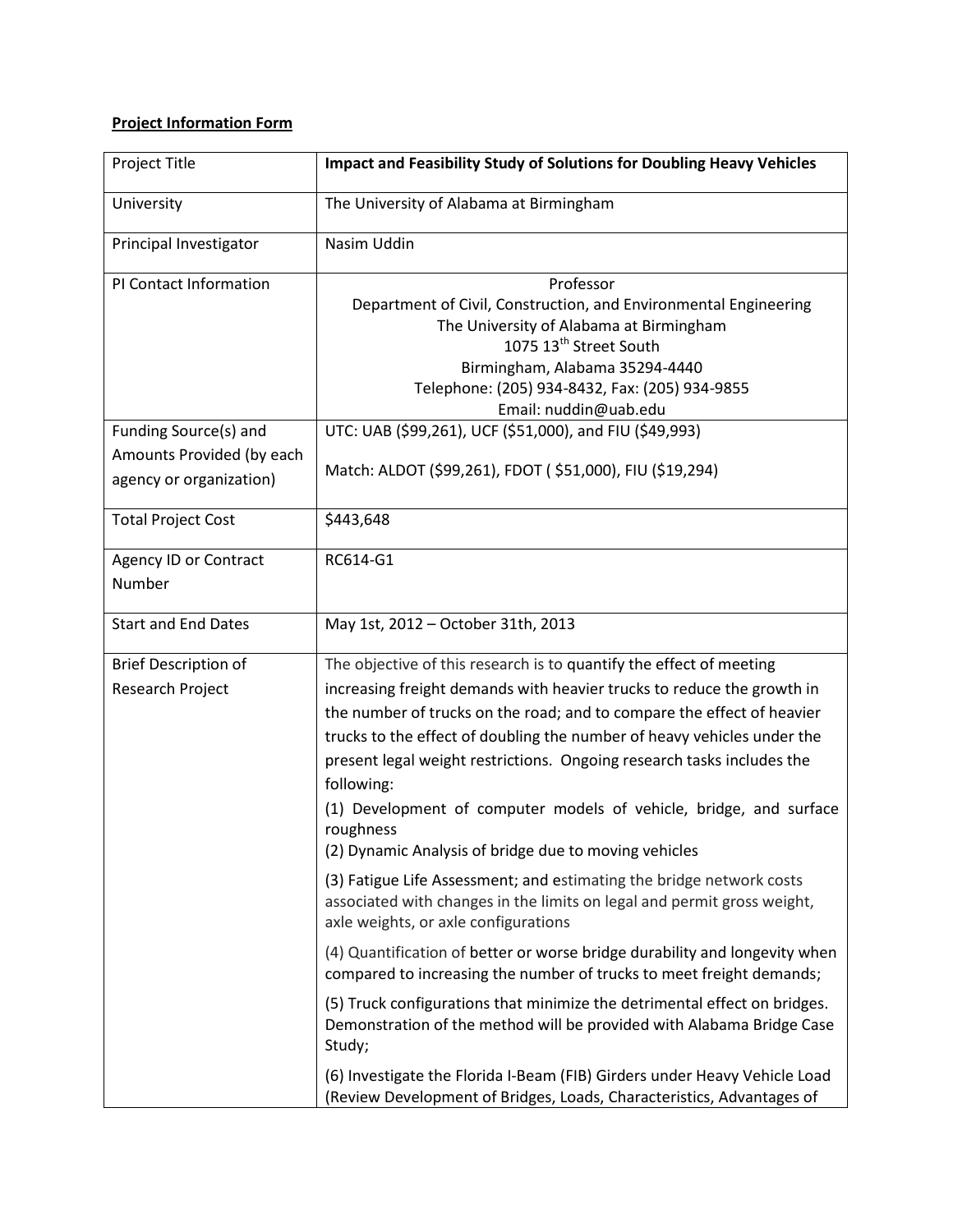|                                                                                                    | New Bridges under given loads)                                                                                                                                                                                                                                                                                                                                                                                                                                                                                                                                                                                                                                                                                                                                                 |
|----------------------------------------------------------------------------------------------------|--------------------------------------------------------------------------------------------------------------------------------------------------------------------------------------------------------------------------------------------------------------------------------------------------------------------------------------------------------------------------------------------------------------------------------------------------------------------------------------------------------------------------------------------------------------------------------------------------------------------------------------------------------------------------------------------------------------------------------------------------------------------------------|
|                                                                                                    | (7) Development of FE Models of 3 Bridges (w/AASHTO & FIB Girders)<br>(Detailed Model Details, Evaluation, Load Rating Analysis)                                                                                                                                                                                                                                                                                                                                                                                                                                                                                                                                                                                                                                               |
| Describe Implementation of<br>Research Outcomes (or why<br>not implemented)<br>(Attach Any Photos) | The primary goal of the research is to determine if allowing an increase in<br>truck weight provides better or worse bridge durability and longevity<br>when compared to increasing the number of trucks to meet freight<br>demands. Outcomes includes the following:                                                                                                                                                                                                                                                                                                                                                                                                                                                                                                          |
|                                                                                                    | (1) Development of computer models of vehicle, bridge, and surface<br>roughness (50% complete) -                                                                                                                                                                                                                                                                                                                                                                                                                                                                                                                                                                                                                                                                               |
|                                                                                                    | HS20/HL93, H20-44, HS20-44, Type 3, AL Tri-axle (SU4, 75-kip), AL 3S2 (80-<br>kip), AL 3S3 (84-kip), FL SU4 (70-kip), FL C5 with tandem (3S2, 80-kip), and<br>proposed 3S3 truck (97-kip) are adopted as major vehicle models. Other<br>models, such as Type 3S1, Type 2S2, 7 Axle Rocky Mountain Double, 8 Axle<br>B-Train Double, and 9 Axle Turnpike Double are also selected as minor<br>vehicle models. Both simple span steel girder bridges and prestressed<br>concrete bridges with span lengths of 30', 60', 90', 120' and 140' have<br>been selected as typical bridge models and designed in accordance with<br>the AASHTO LRFD Design Specifications (2010). The surface roughness<br>model has been developed by using Power Spectral Density (PSD)<br>functions. |
|                                                                                                    | (2) Dynamic Analysis of bridge due to moving vehicles (5% complete)<br>Dynamic response of both bridges and vehicles will be obtained from<br>dynamic bridge/vehicle modeling analysis based on the different types of<br>bridges, spans of bridges, types of vehicles, configurations of vehicles, and<br>classes of surface roughness.                                                                                                                                                                                                                                                                                                                                                                                                                                       |
|                                                                                                    | (3) Fatigue Life Assessment (10% complete)<br>According to dynamic stress range, number of stress-range cycles per truck,<br>every number of trucks per day, annual traffic-volume growth rate, and<br>other parameters, the bridge service life based on fatigue life assessment<br>will be determined for both steel girder and concrete deck.                                                                                                                                                                                                                                                                                                                                                                                                                               |
|                                                                                                    | (4) FIBs are expected to be more efficient, safer and more economical in<br>comparison to the prestressed beams that were being used. Also, these<br>bridges will be carrying the future heavy transportation loads.<br>Understanding the performance of these bridges will be very important<br>for future design, construction and operation.                                                                                                                                                                                                                                                                                                                                                                                                                                |
|                                                                                                    |                                                                                                                                                                                                                                                                                                                                                                                                                                                                                                                                                                                                                                                                                                                                                                                |
|                                                                                                    |                                                                                                                                                                                                                                                                                                                                                                                                                                                                                                                                                                                                                                                                                                                                                                                |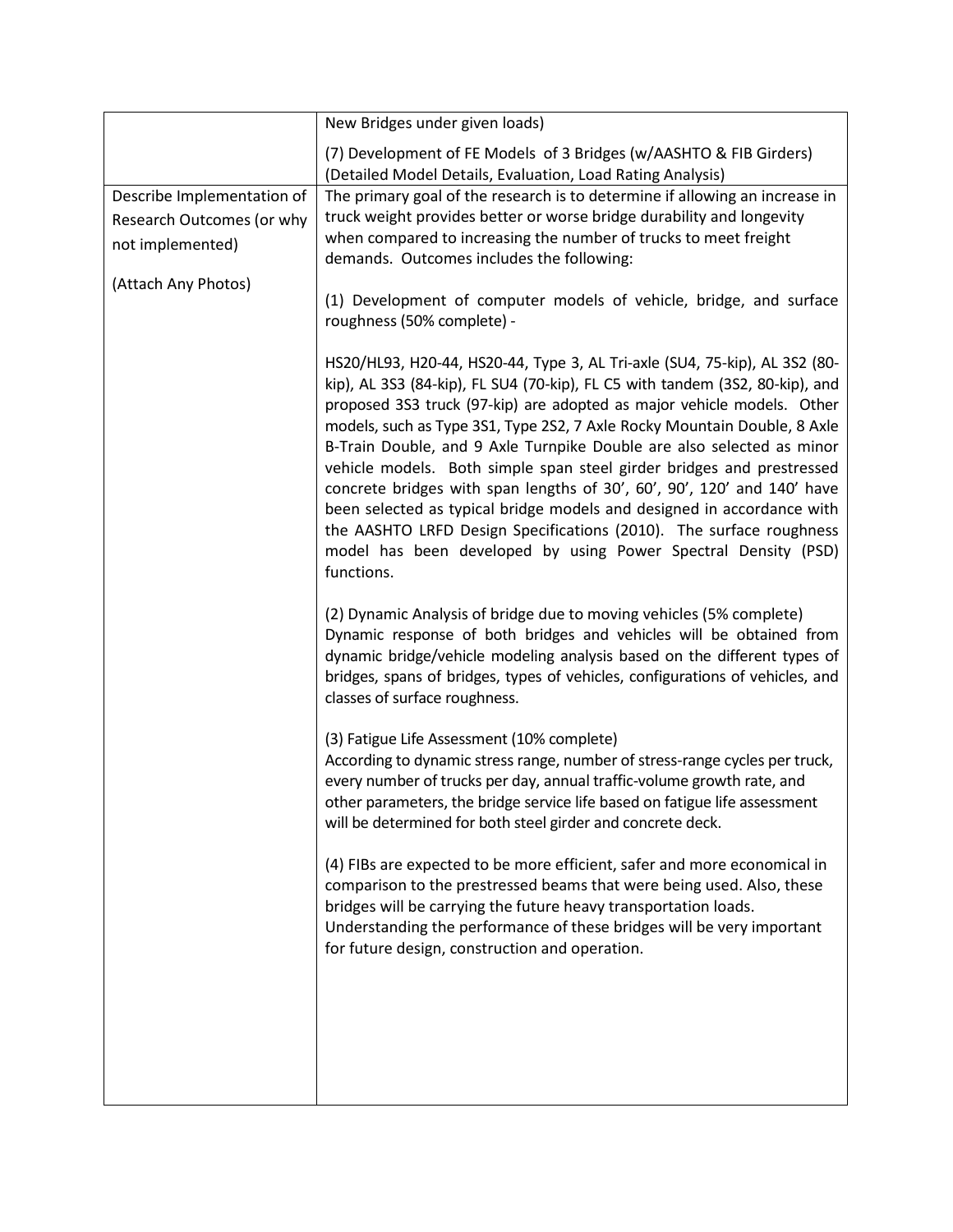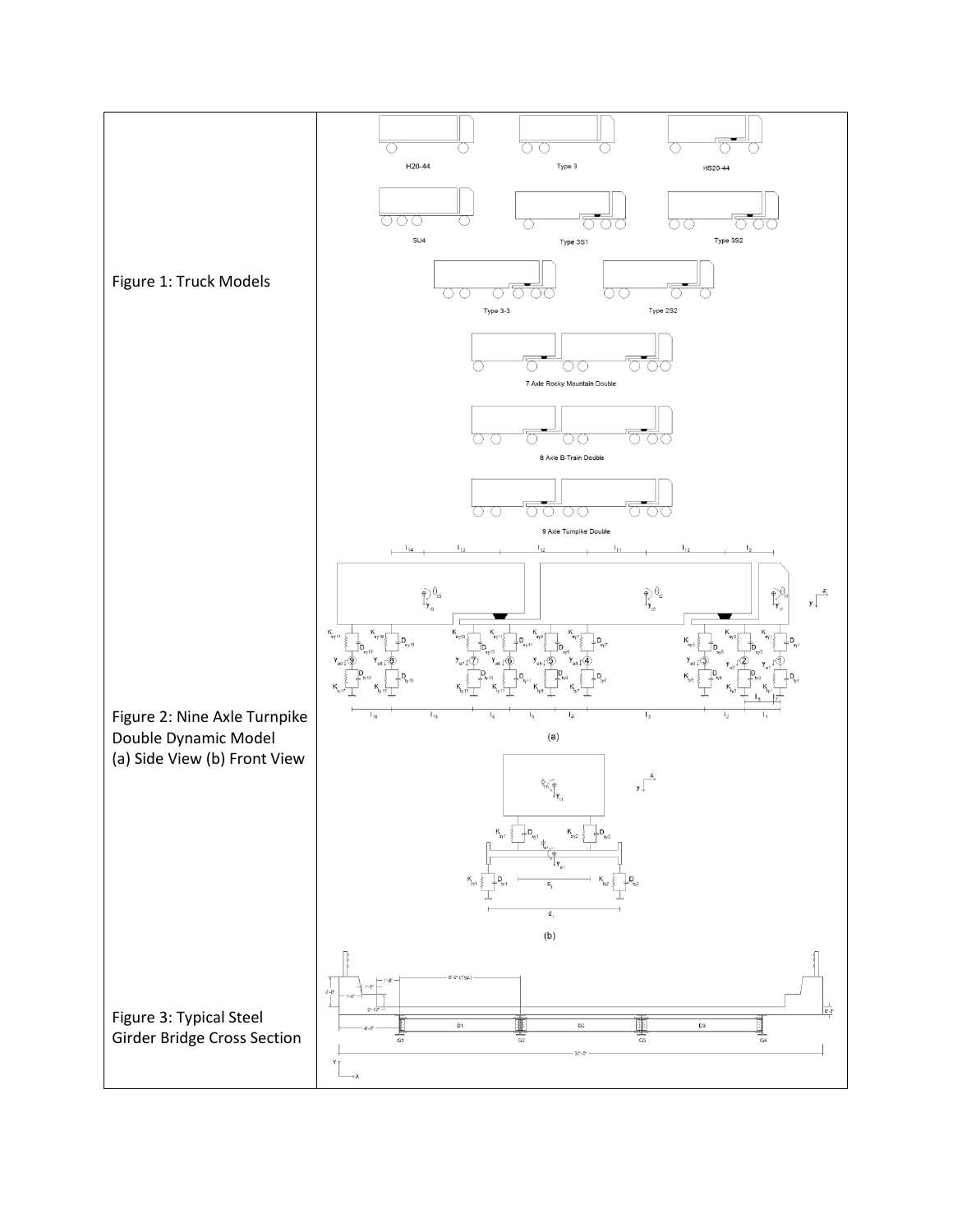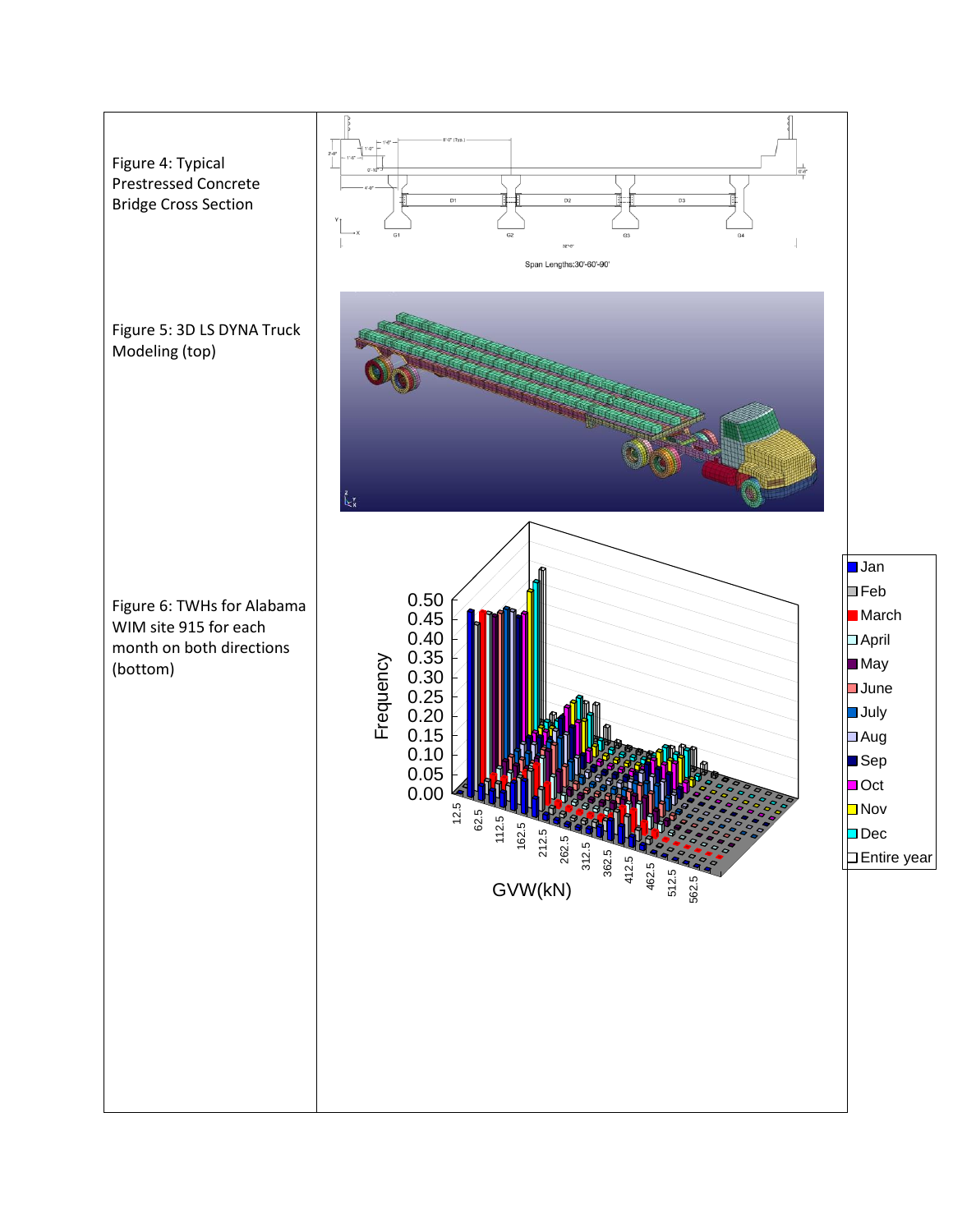| Fig. 7: Florida I-Beam (FIB)<br>Girders under Heavy<br>Vehicle Load |                                                                                                                                                                                                                                                                                                                                                                                                                                                                                                                                                                                                                                                                                                                                                      |
|---------------------------------------------------------------------|------------------------------------------------------------------------------------------------------------------------------------------------------------------------------------------------------------------------------------------------------------------------------------------------------------------------------------------------------------------------------------------------------------------------------------------------------------------------------------------------------------------------------------------------------------------------------------------------------------------------------------------------------------------------------------------------------------------------------------------------------|
|                                                                     |                                                                                                                                                                                                                                                                                                                                                                                                                                                                                                                                                                                                                                                                                                                                                      |
| Impacts/Benefits of<br>Implementation (actual, not<br>anticipated)  | Knowing the relative magnitude of the effect for each choice is extremely<br>important for making long-term programmatic decision regarding truck<br>size and weight that in the best interest of our nation's significant<br>investment in transportation infrastructure. DOT will be greatly<br>benefitted by the research directly impacting safety, economic impact<br>and revenue generation. Consideration is also given to the<br>congressionally proposed 97,000 lbs., six-axle configuration, as well as<br>other configurations of heavy trucks in use in Canada, a NAFTA partner of<br>USA. The state of Alabama and Florida with major ports serving as hubs<br>for surface transportation with heavy vehicles will benefit greatly from |